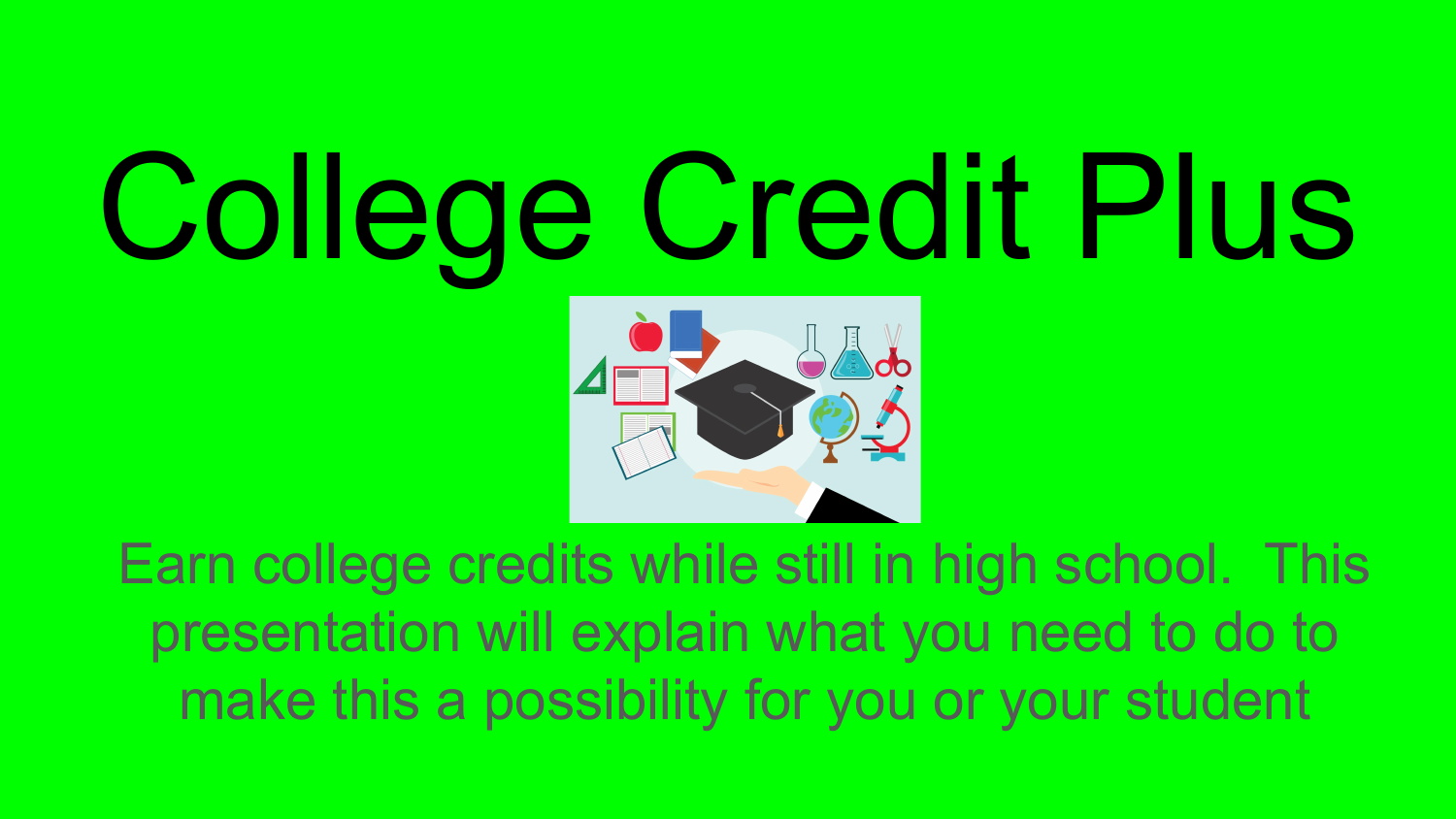## CCP Timeline

Take ACT NO LATER than the February date

Turn in the "Intent to Participate" form to the counseling office BY April  $1<sup>st</sup>$ .

Apply to your college of choice (deadline varies, but usually May  $1<sup>st</sup>$ – Kent and Stark come to our building to help students apply during the first week of April)

If accepted, plan/schedule courses. If denied, schedule appointment to take ALEKS (math placement) or ACCUPLACER (English placement)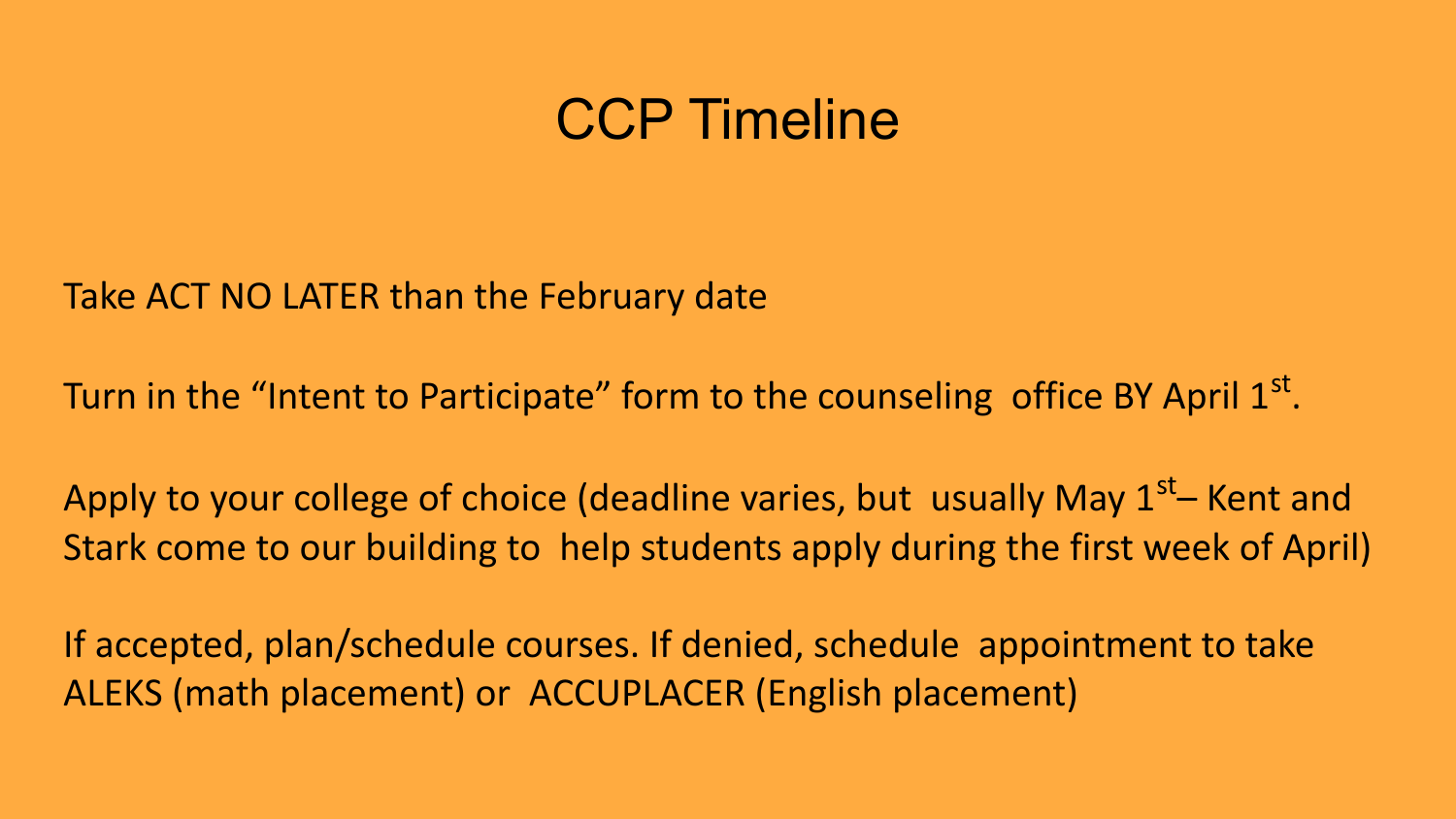# Financial Responsibilities

- **● West Branch will pay for all textbooks**
	- **○ However, students must order them and pick them up from the bookstore & bring a receipt to Mrs. Stitle**

### **Also, DO NOT PAY FOR ANY BOOKS! If you pay for books, WB will not reimburse you.**

- **● WB will pay for up to 30 credits per school year this INCLUDES summer classes. If you go over 30 credit hours in one year, the student will be responsible to pay for the entire class that put him/her over 30 hours.**
- **● WB is only responsible for a full caseload, including classes at WB and the campus. You can not take a full load on campus and at WB. Meet with Mrs. Stitle if you are concerned about this.**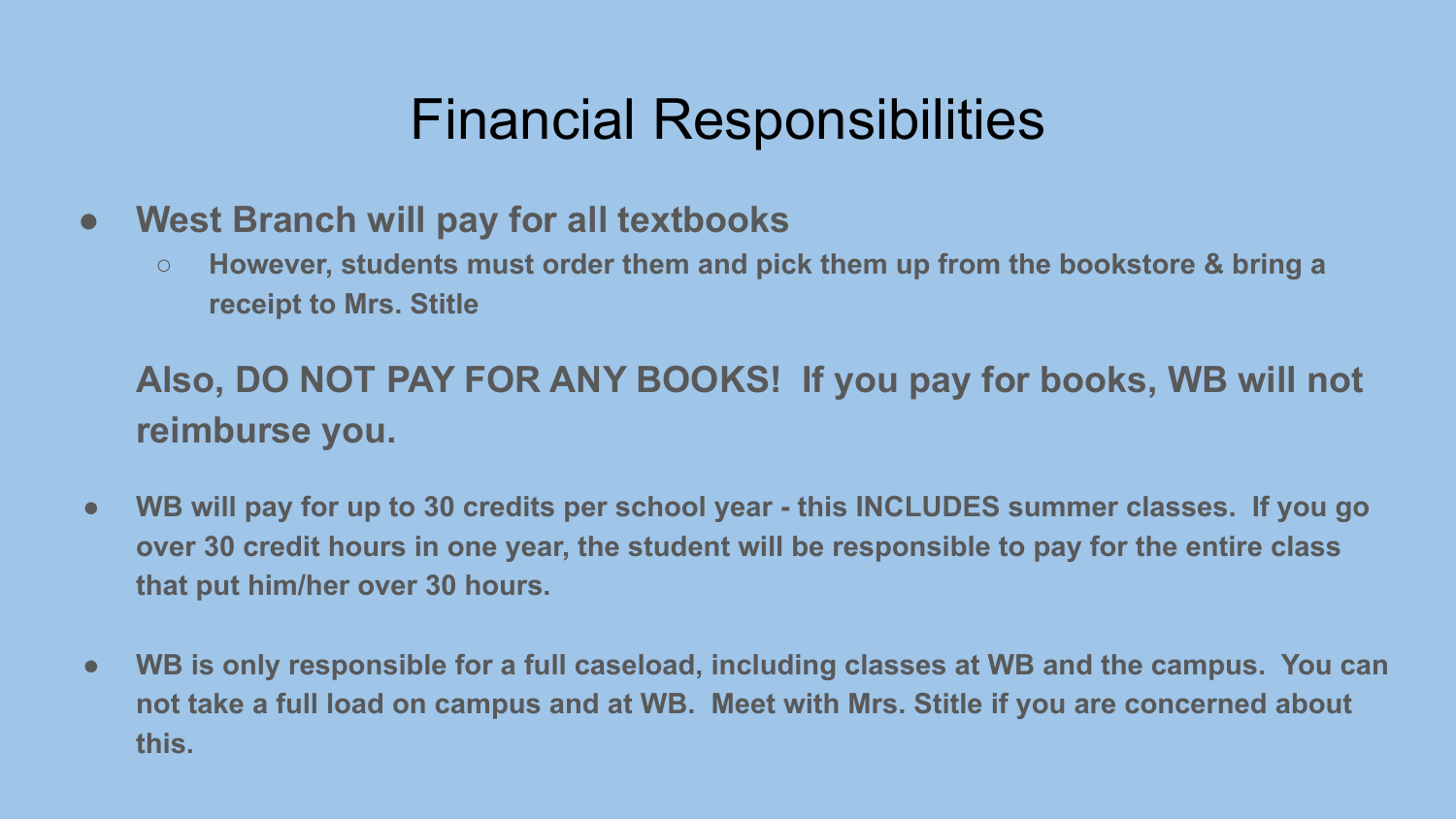# *[West Branch Counseling Webpage](https://www.westbranch.k12.oh.us/school_home.aspx?schoolid=1)*

- \*All forms can be found on this website
- \*Brochure with CCP and AP information
- \*Due dates and deadlines
- \*We have to follow the college due dates, so there is NO FLEXIBILITY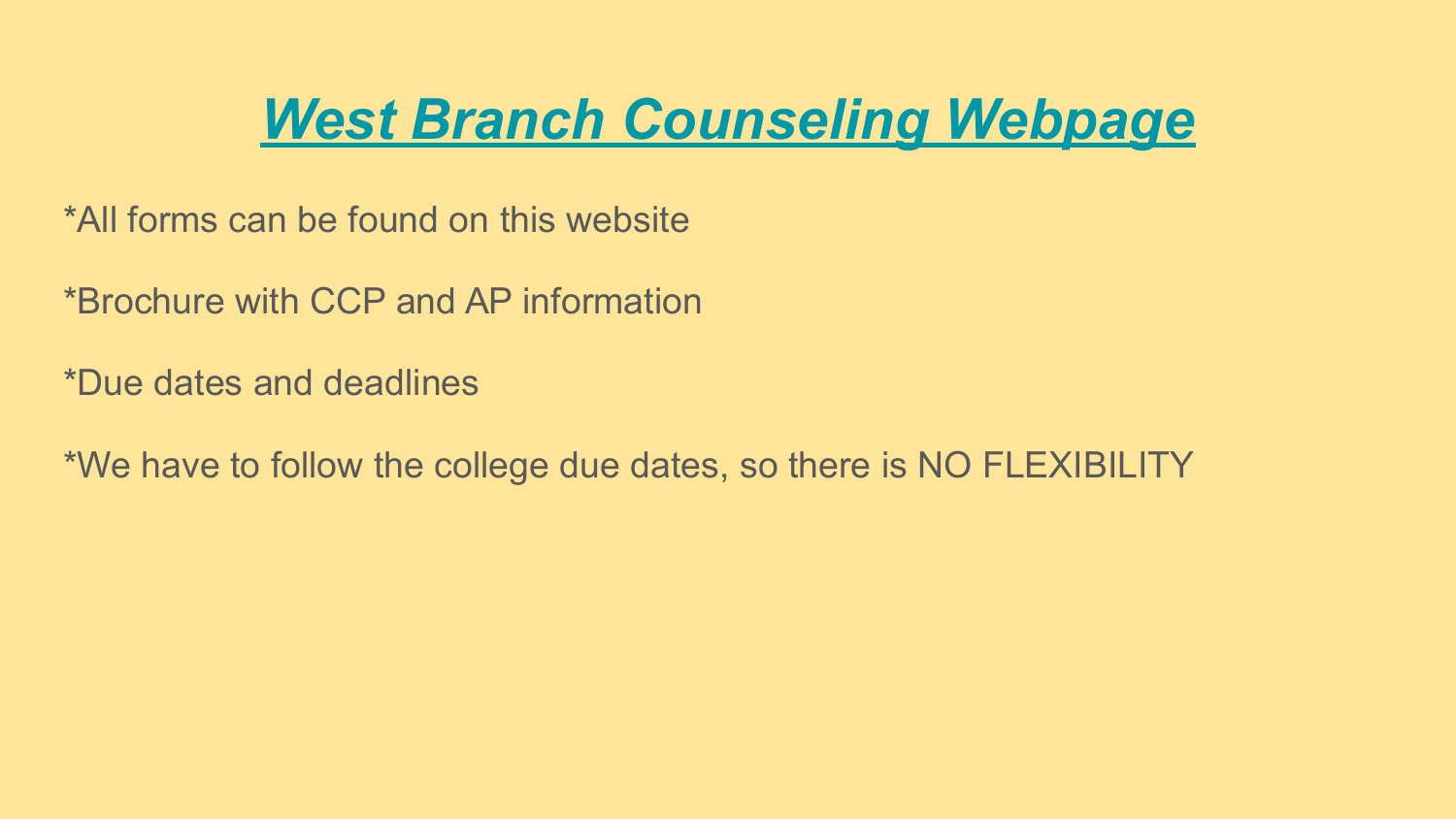# **Extra Information You NEED to Know!**

- 1. Students can take any college classes the college permits them to take (usually based upon ACT scores or placement tests)
- 2. Students can take all their classes on campus, all CCP in our building, or build a blended schedule (both)
- 3. If students do a blended schedule, it is my recommendation that they eat lunch here - this is strong and needed social time for our students that they will quickly learn they won't get on a college campus as a high school student
- 4. Colleges will NOT talk to or communicate with the parents. They will treat and view high school CCP students as college students and must follow FERPA laws and regulations.
- 5. All CCP grades not only appear on college transcripts, but will also show on high school transcripts
- 6. All 3 credit college courses are worth 1 full high school credit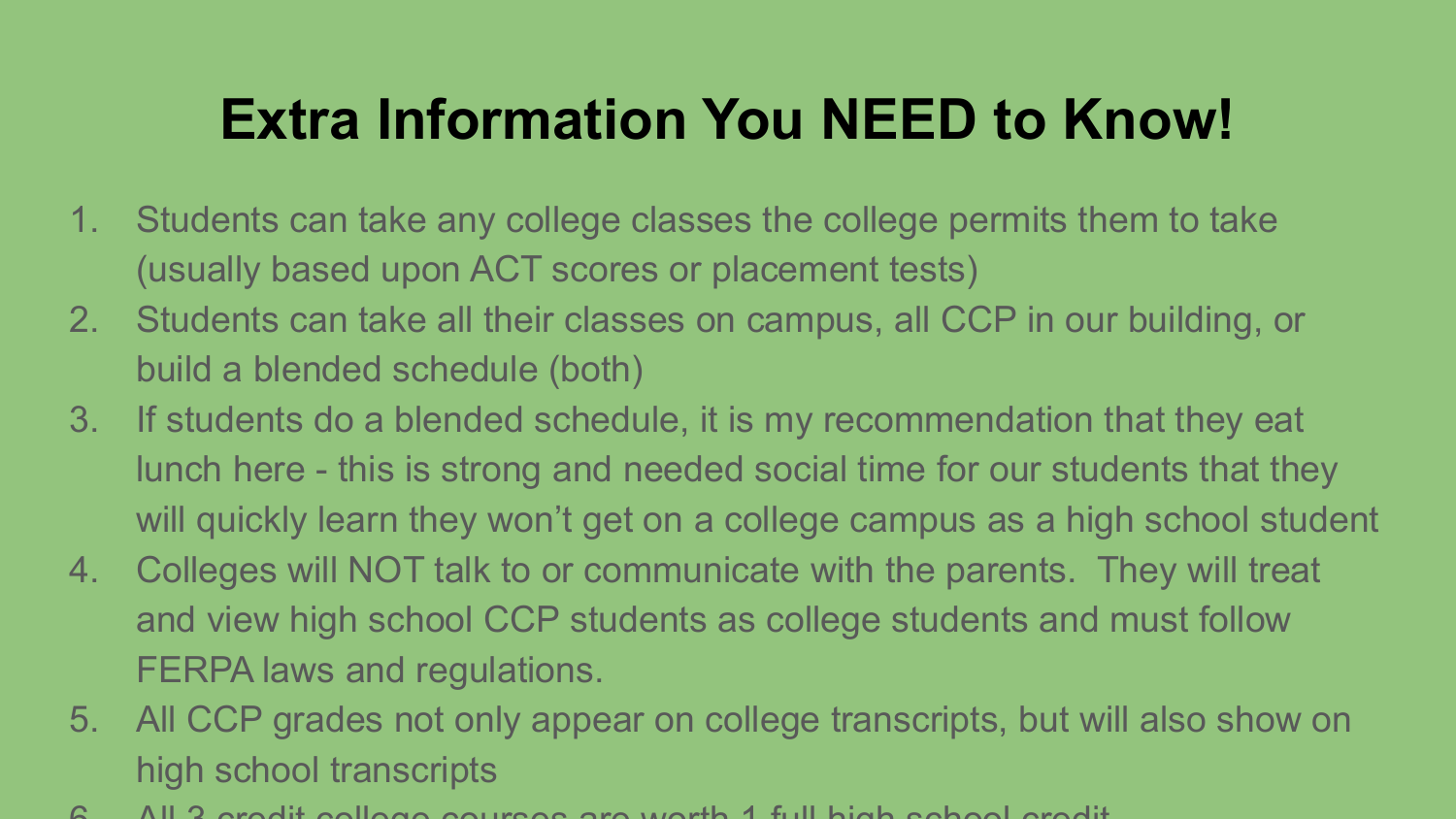# **Extra Information You NEED to Know! (Con't)**

4. Colleges will NOT talk to or communicate with the parents. They will treat and view high school CCP students as college students and must follow FERPA laws and regulations.

5. All CCP grades not only appear on college transcripts, but will also show on high school transcripts

6. All 3 credit college courses are worth 1 full high school credit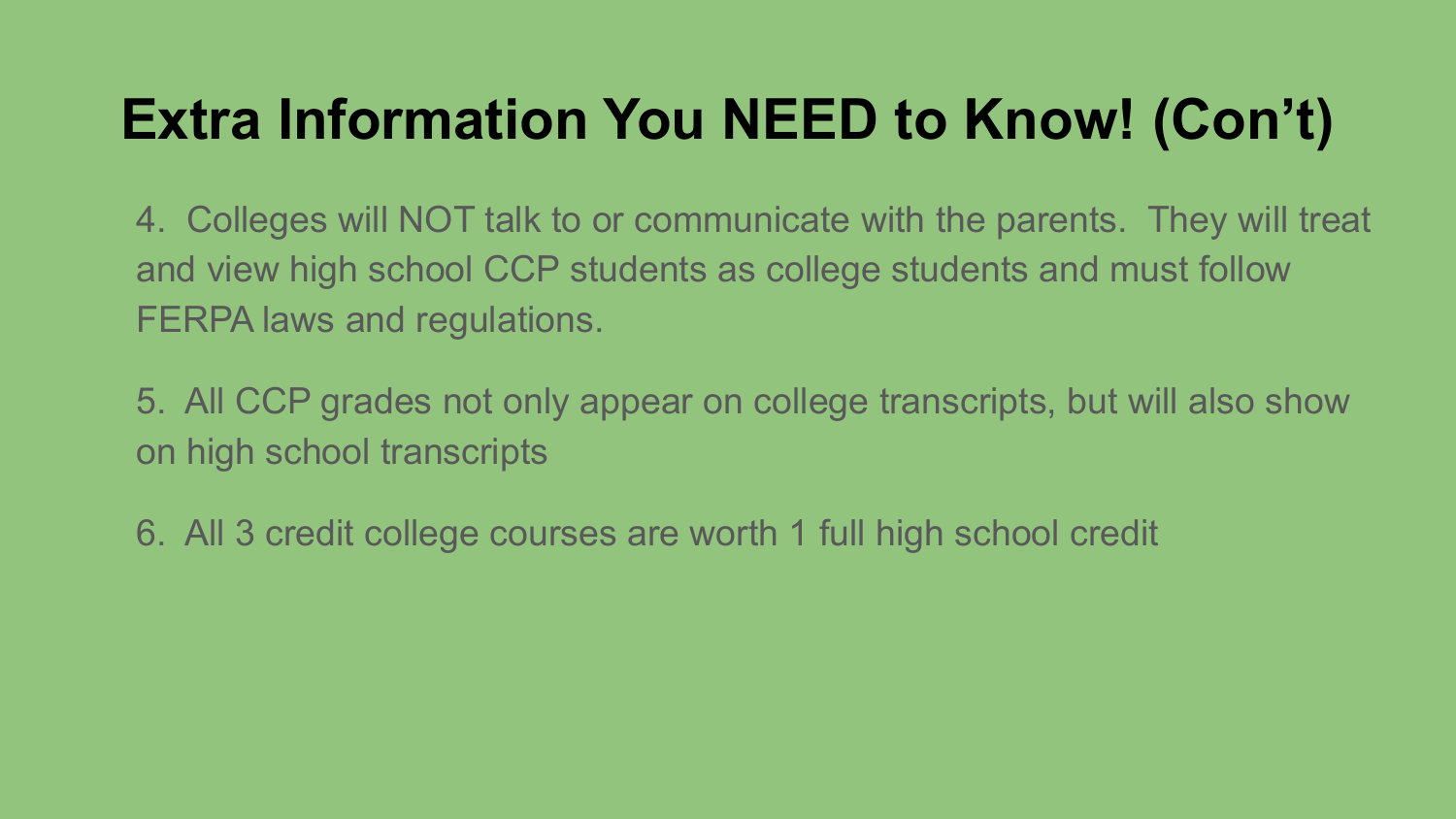# At WB we offer for college credit in our building:

#### **Through Kent State Salem Campus:**

College Writing 1 - 3 credits College Writing 2 - 3 credits Introductory Statistics - 4 credits

#### **Through Stark State College:**

Introduction to Anatomy & Physiology - 3 credits Human Biology - 3 credits Computer Applications for Professionals - 3 credits Medical Terminology - 3 credits Macroeconomics - 3 credits Microeconomics - 3 credits Financial Accounting - 3 credits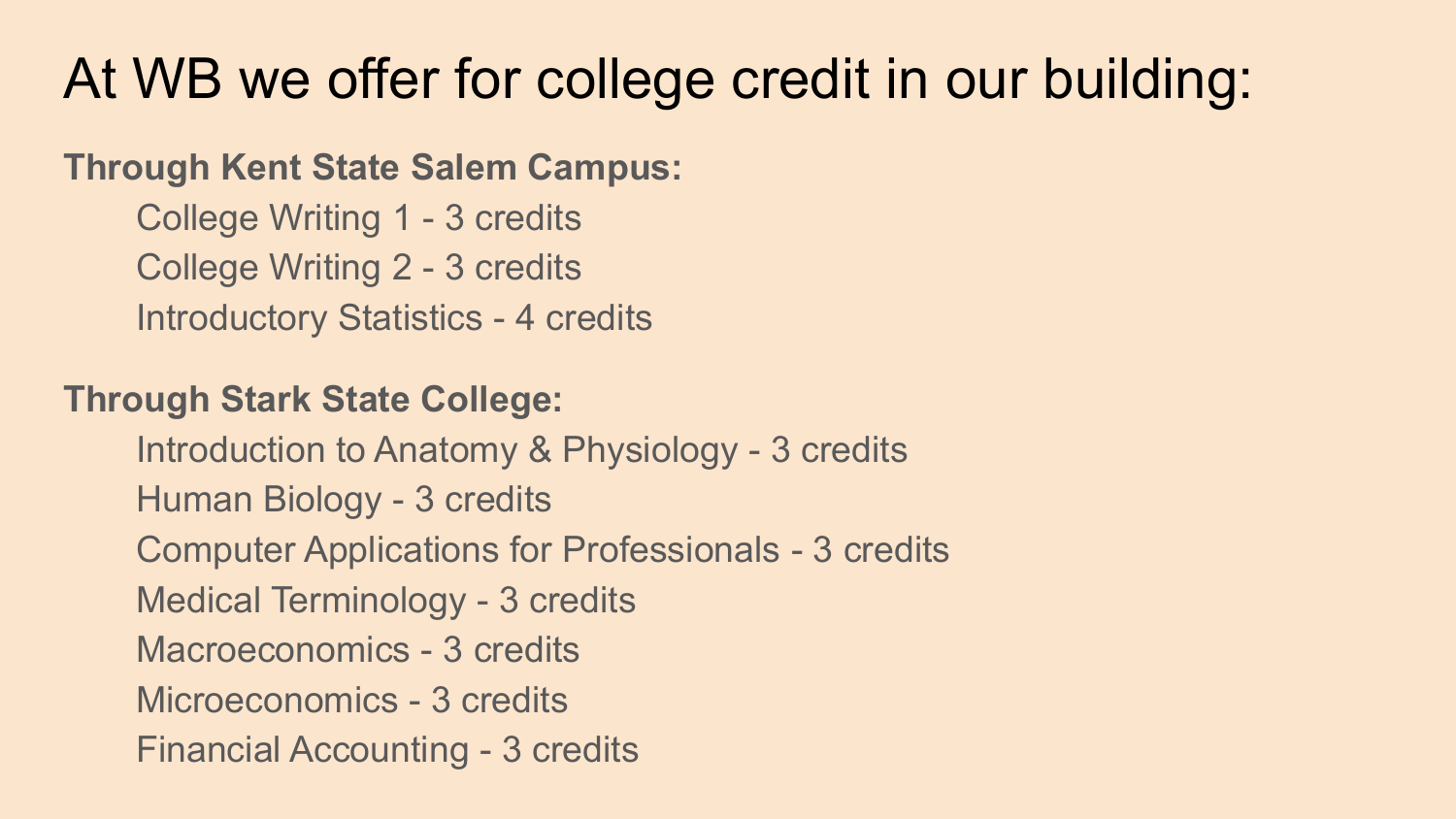## Advanced Placement - What's the Difference?

AP courses are recognized nationally. There is an AP Exam at the end of the course. The scores on these exams are recognized across the nation.

CCP is mandatory to be accepted only at state schools in Ohio (many others do accept them, but they do not have to)

AP is more rigorous and has shown to have a direct correlation with higher ACT scores

We offer: AP Biology, AP Computer Science, AP US History, AP American Government & Politics, AP Psychology